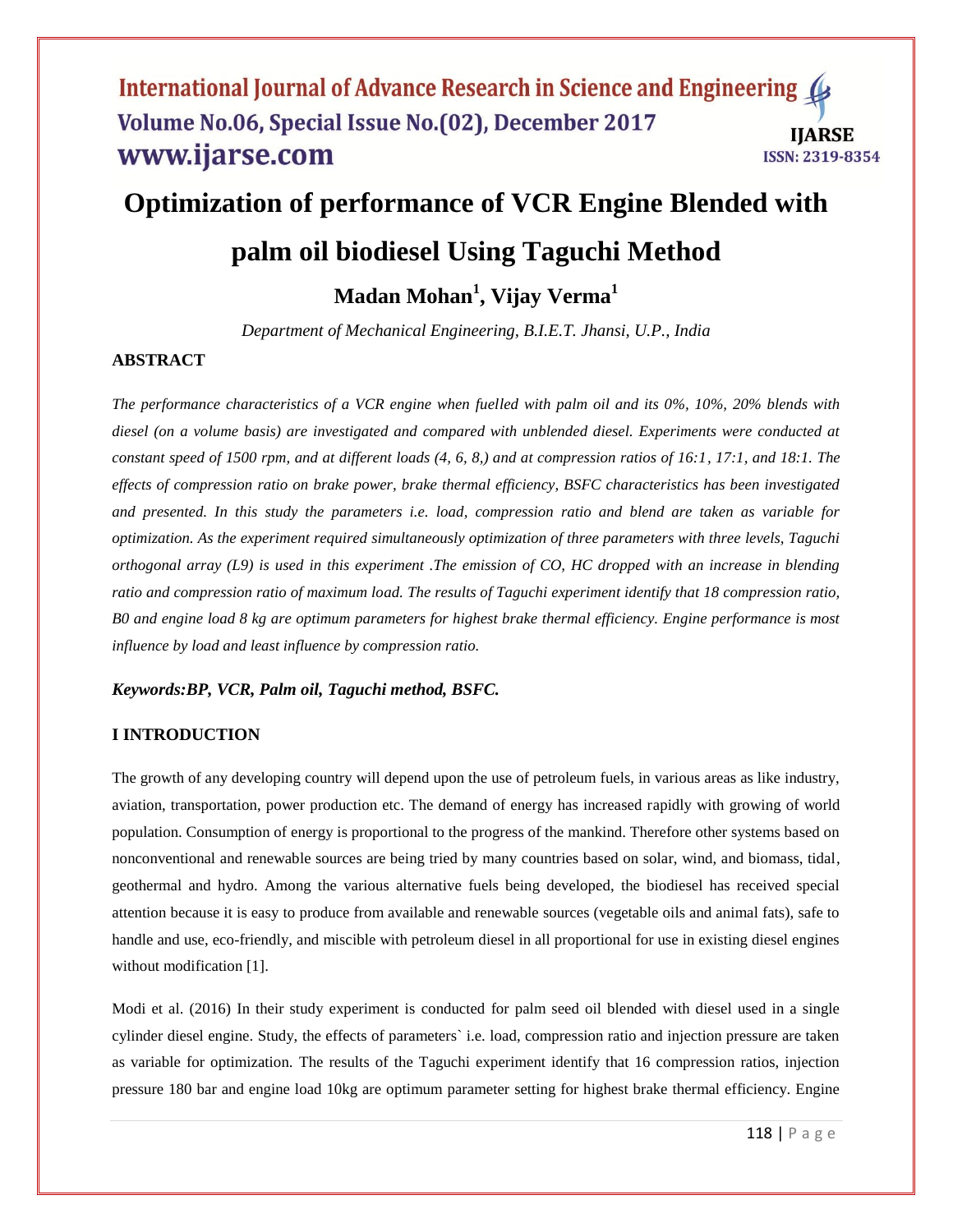performance is mostly influenced by engine load and is least influenced by compression ratio [2]. In a similar work Prajapati et al. (2017)The effects of various parameters i.e. blend ratio, compression ratio, injection pressure and load are taken as variable for optimization. The results of the Taguchi experiment identifies that 0% blend ratio, 18 compression ratio, injection pressure 160 bar and engine load 9 kg are optimum parameter setting for highest brake thermal efficiency [3].

Gopinath et al. (2008) analyze the performance characteristics to improve brake thermal efficiency. Injection parameters include injection pressure and Number of holes was optimized with L9 orthogonal array with suitable biodiesel blends. Optimization technique was made by Taguchi method and suitable orthogonal array L9 was selected for a design of experiments. Injection pressure and Number of holes includes 190,200,210 bar and 1, 3, 4 holes respectively. The optimum level of parameters was identified by using different injection pressures, Number of holes and fuel. Thus, validation experimental proves that optimum parameters provide high brake thermal efficiency. Taguchi design approach provides the limitation of one response parameters. The Brake thermal efficiency was 30.31% in better optimum levels were the injection parameters are IP 190 bar, N h 4 and fuel as diesel[4].

In the present work optimization of engine performance such as brake thermal efficiency and brake fuel specific consumption were studied when engine is run POME blended fuel and load ,CR and blend taken as variable process parameters. The BTE , BSFC were taken as performance response.

# **II MATERIAL AND METHODELOGY**

#### **2.1 Biodiesel**

In this work palm oil biodiesel used as fuel for VCR engine in different ratio B0, B10 and B20.The various fuel properties like, kinematic viscosity, density, calorific values are found similar to diesel. These fuel properties were compared with diesel fuel. Density and kinematic viscosity were higher than diesel this confirmed the safety of biodiesel storage. Kinematic viscosity and density were higher than diesel this may result in improper combustion.

| S.N            | <b>Blends</b> | Density $(g/ml)$ @ 40 <sup>o</sup> c | K.viscosity $(cst)@15^{\circ}c$ | Calorific value(cal/gm) |
|----------------|---------------|--------------------------------------|---------------------------------|-------------------------|
|                | Pure diesel   | 0.843                                | 3.37                            | 10490                   |
|                | <b>B</b> 10   | .852                                 | 3.62                            | 10409                   |
| 3              | <b>B20</b>    | .859                                 | 3.80                            | 10324                   |
| $\overline{4}$ | <b>B</b> 100  | .878                                 | 4.48                            | 9628                    |

|  |  | Table 1. Physical-chemical properties of diesel & palm oil biodiesel blends. |
|--|--|------------------------------------------------------------------------------|
|--|--|------------------------------------------------------------------------------|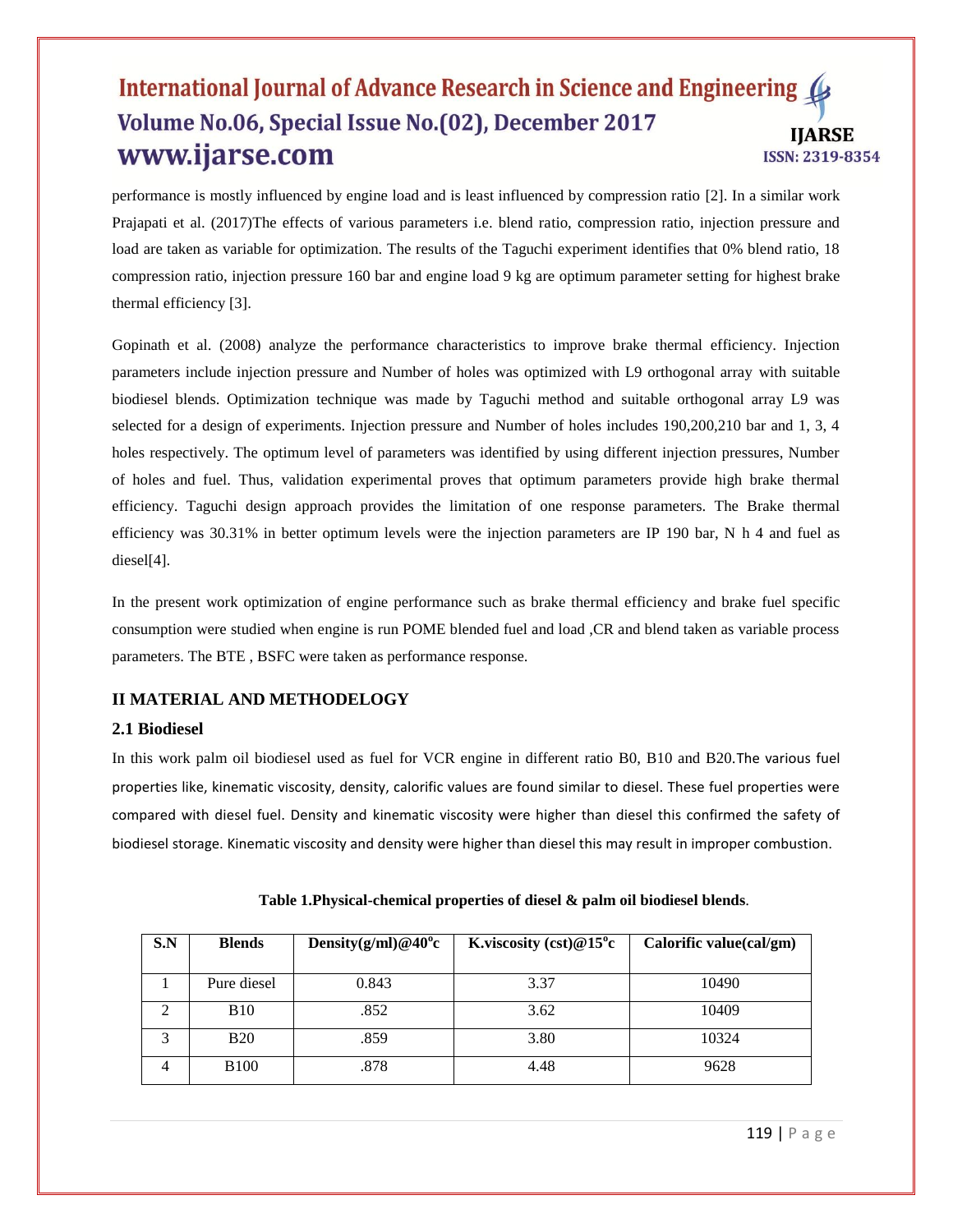# **2.2 Experimental Set up**

The setup consists of single cylinder, four stroke, and VCR (Variable Compression Ratio) Diesel Engine. A Kirloskar TV1 having power 3.50 KW @ 1500 rpm which consists of single Cylinder, Four stroke, Constant rpm Water cooled Variable compression ratio (VCR) Diesel Engine is used for the experiments. Experiments were conducted with Diesel and different volume proportions of palm seed oil as a Blend by 0%, 10% and 20% with Diesel. In this experiment, diesel engine is used and connected with the eddy current dynamometer with the help of dynamometer, varies the load on the engine or load remain constant . The reading takes by varying the load on the engine using the dynamometer. Engine performance such as brake power, indicated power, brake thermal efficiency, brake specific fuel consumption etc. found from the experiments.



**Fig 1. The VCR Engine available at KIET Ghaziabad**

#### **2.3 Methodology of Optimization**

Taguchi method is a simplest method of optimizing experimental parameters in less number of trials. The number of parameters involved in the experiment determines the number of trials required for the experiment. More number of parameters led to more number of trials and consumes more time to complete the experiment. Hence, this was tried in the experiment to optimize the levels of the parameter involved in the experiment. This method uses orthogonal array to study the entire parameter space with only a small number of experiments .To select an appropriate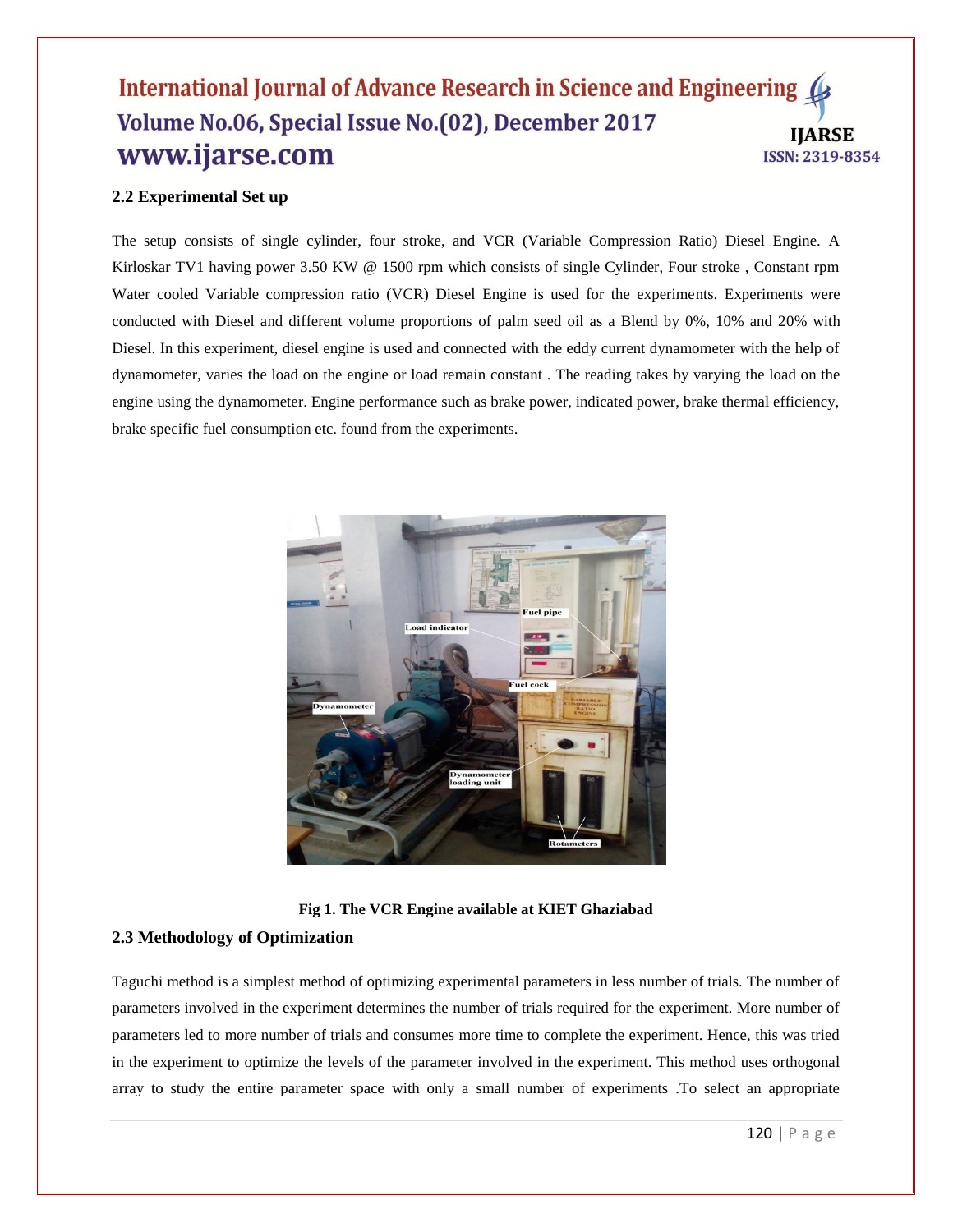orthogonal array for the experiments, the total degrees of freedom need to be computed. The degrees of freedom are defined as the number of comparisons between design parameters that need to be made. The present study uses three factors at three levels and hence, an L9 orthogonal array was used for the construction of experimental layout. The L9 has the parameters such as compression ratio, load and blend arranged in table. According to this layout, nine (09) experiments were designed and trials were selected at random, to avoid systematic error creeping into the experimental procedure. For each trial the BTE, BSFC, CO, and HC was calculated and used as response parameters. Taguchi method uses a parameter called signal to noise ratio (S/N) for measuring the quality characteristics. There are three kinds of signal to noise ratios are in practice. Of which, the higher-the-better S/N ratio was used in this experiment because this optimization is based on brake thermal efficiency. In the experiment, three parameters for three levels were considered. Control parameter and their level are given in table (2). L9 single orthogonal array was selected for the experimental investigation. "Bigger-the-better" is being taken as quality characteristics, since the objective function is to maximize performance.

#### **Table 2: Variables and their Levels**

| Variable     | Level 1        | Level 2     | Level 3    |
|--------------|----------------|-------------|------------|
| CR           |                |             |            |
| <b>LOAD</b>  |                |             |            |
| <b>BLEND</b> | B <sub>0</sub> | <b>B</b> 10 | <b>B20</b> |

| Exp. No.       | CR | LOAD (Kg) | <b>BLEND</b>   |
|----------------|----|-----------|----------------|
|                | 16 | 4         | B <sub>0</sub> |
| $\overline{2}$ | 16 | 6         | <b>B10</b>     |
| 3              | 16 | 8         | <b>B20</b>     |
| $\overline{4}$ | 17 | 4         | <b>B10</b>     |
| 5              | 17 | 6         | <b>B20</b>     |
| 6              | 17 | 8         | B <sub>0</sub> |
| $\mathcal{I}$  | 18 | 4         | <b>B20</b>     |
| 8              | 18 | 6         | B <sub>0</sub> |
| 9              | 18 | 8         | <b>B10</b>     |

#### **Table 3: L<sup>9</sup> Orthogonal layout**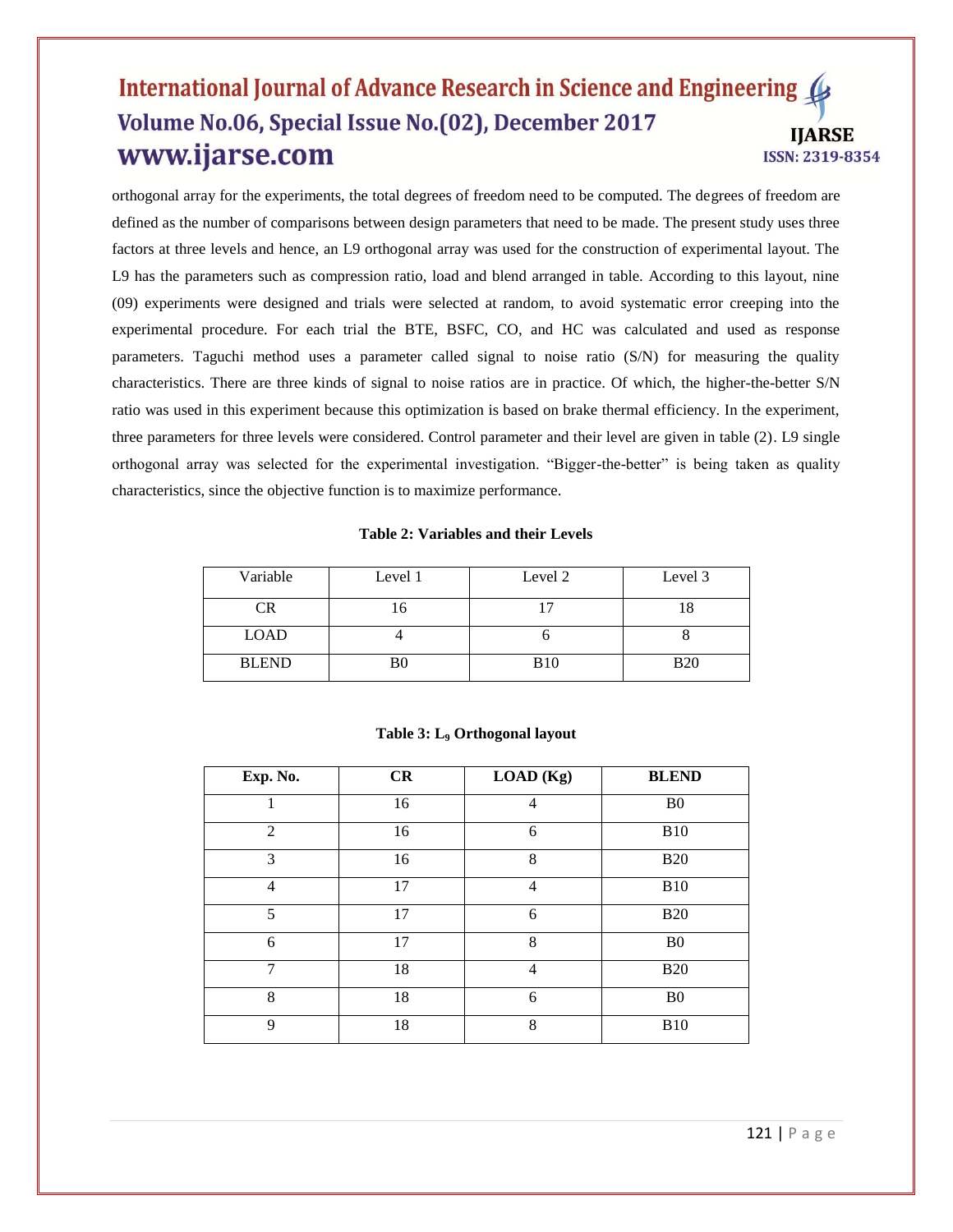# **III RESULT AND DISCUSSIONS**

The L9 orthogonal array along with the average reposes was shown in table 4. It is clear from table 4, that at constant CR as load increases the brake thermal efficiency is increases and brake specific fuel consumption decreases. The increase in BTE because at higher load there will be higher the value of torque which increases the brake power and brake power and brake thermal efficiency directly proportional.

| Exp. No.       | CR | LOAD (Kg)      | <b>Blend</b>   | BTE $(\% )$ | BSFC(Kg/Kwh) |
|----------------|----|----------------|----------------|-------------|--------------|
|                | 16 | 4              | B <sub>0</sub> | 20.65       | 0.40         |
| $\overline{2}$ | 16 | 6              | <b>B10</b>     | 26.87       | 0.34         |
| 3              | 16 | 8              | <b>B20</b>     | 27.73       | 0.35         |
| $\overline{4}$ | 17 | $\overline{4}$ | <b>B10</b>     | 19.64       | 0.44         |
| 5              | 17 | 6              | <b>B20</b>     | 23.48       | 0.37         |
| 6              | 17 | 8              | B <sub>0</sub> | 32.67       | 0.24         |
| 7              | 18 | $\overline{4}$ | <b>B20</b>     | 18.05       | 0.43         |
| 8              | 18 | 6              | B <sub>0</sub> | 28.36       | 0.26         |
| 9              | 18 | 8              | <b>B10</b>     | 31.39       | 0.25         |

#### **Table 4: Calculation of BTE and BSFC (L9 Orthogonal array)**

#### **Table 5. ANOVA of BTE**

| <b>Source</b> | DF | <b>SS</b> | Adj MS | F       | <b>Contribution</b> |
|---------------|----|-----------|--------|---------|---------------------|
| CR            | 2  | 1.603     | 0.801  | 1.45179 | 0.74%               |
| <b>LOAD</b>   | 2  | 184.322   | 92.161 | 166.91  | 85.16%              |
| <b>BLEND</b>  | 2  | 29.417    | 14.709 | 26.64   | 13.60%              |
| <b>ERROR</b>  | 2  | 1.104     | 0.552  |         | 0.50%               |
| <b>TOTAL</b>  | 8  | 216.446   |        |         | 100%                |

#### **Table 6: ANOVA of BSFC**

| Source       | DF | <b>SS</b> | Adj MS    | F      | <b>Contribution</b> |
|--------------|----|-----------|-----------|--------|---------------------|
| <b>CR</b>    | ⌒  | 0.0040222 | 0.0020111 | 13.92  | 8.53%               |
| <b>LOAD</b>  | 2  | 0.0324222 | 0.0162111 | 112.23 | 68.76%              |
| <b>BLEND</b> | ◠  | 0.0104222 | 0.0052111 | 36.08  | 22.10%              |
| <b>ERROR</b> | ◠  | 0.0002889 | 0.0001444 |        | 0.61%               |
| <b>TOTAL</b> | 8  | 0.0471556 |           |        | 100%                |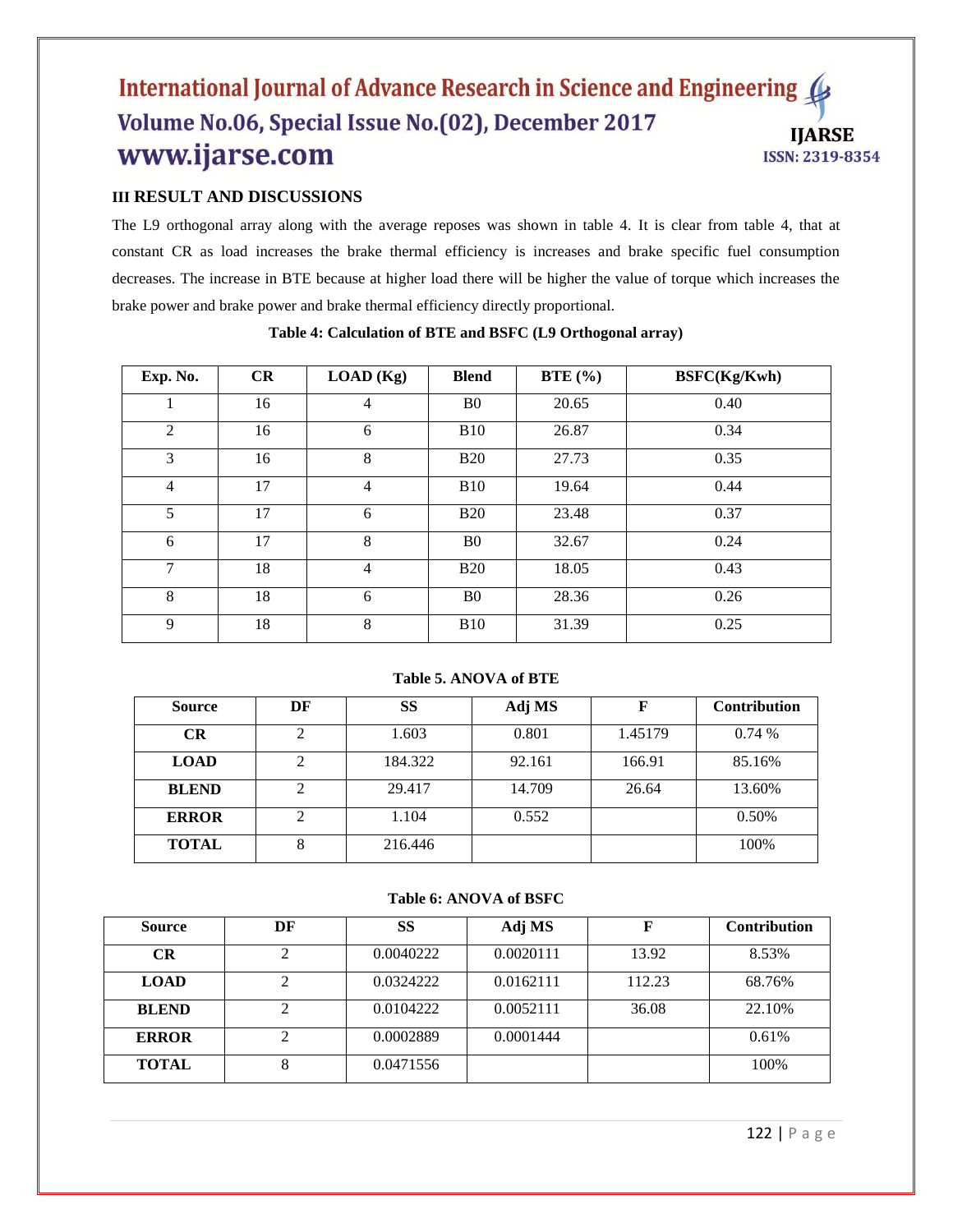# **3.1Analysis for Response Curve**

The variation of Brake Thermal efficiency of engine with POME and its blends is shown in above figure and it is compared with the diesel base line data obtained from it. As POME percentage increases than Brake thermal efficiency decreases because of its calorific value decreases and density, viscosity increases that affect the combustion of fuel. Variation of BTE with CR When CR is increased from 16 to 18 a slight increase in BTE is observed for all the







blends. The reason behind that the proper atomization of fuel at higher compression ratio and as BTE increases with load that increases the brake power whereas the BTE of all blends and at all CR and loads was observed lower than pure diesel because of lower calorific value and higher density of POME blends. As load increases BTE is increases because at higher load higher BP is obtained.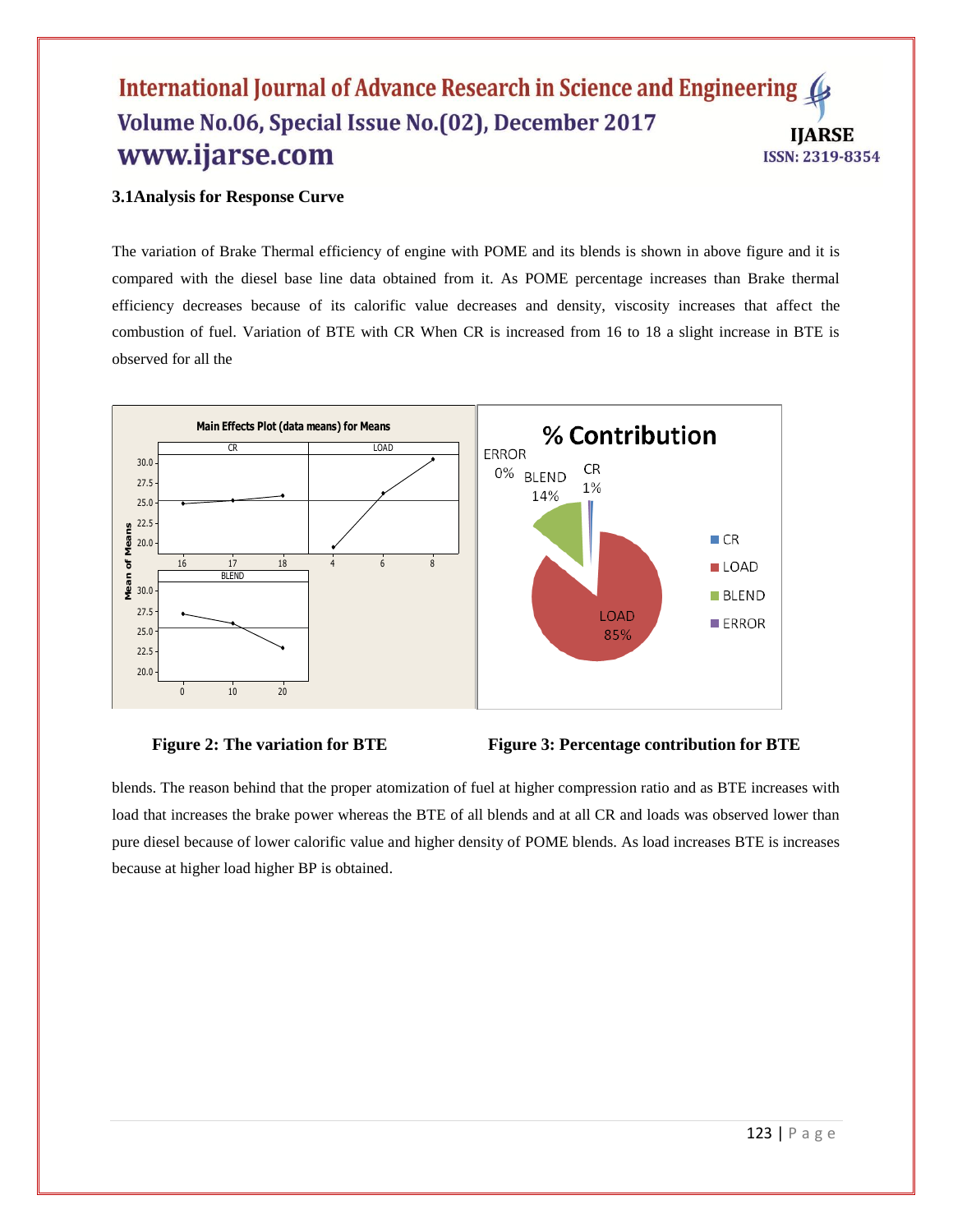

**Figure 4: variation of BSFC Figure 5: Percentage contribution**

It is clear from the graph the BSFC is decreasing with increase in load and increases with as blend percentage increases as the calorific value for POME is less than that of diesel. The BSFC is slightly higher than that of diesel fuel.At low load condition the BSFC is higher for all the blends as load increases BSFC start to decreasing because at higher load inside temperature of cylinder increases. This increase in temperature results decrease in viscosity of POME blends which causes in proper atomization of fuel. At higher load BP is increases which result in decrease in BSFC. It can be seen from the graph the maximum BSFC is for the blend B20 for all CR and all loads and minimum for pure diesel.

#### **IV CONCLUSION**

A single cylinder VCR engine of rated power 3.5 KW and constant speed RPM 1500 was operated successfully using biodiesel produced from palm oil and its blends as fuel. The Tagauchi method is used for quantifying the effect of control parameters such as CR, LOAD, and BLENDS. The highest brake thermal efficiency is found at compression ratio 18 and at a load 8 kg and for blend B0. However increase in blending with blending percentages above B0% results in reduced efficiency compared to diesel. This is due to increased density and lower calorific value of mixture. The BSFC is found optimum for diesel , compression ratio 18 and load 8 kg. engine successfully run without any modification using biodiesel blended with diesel.